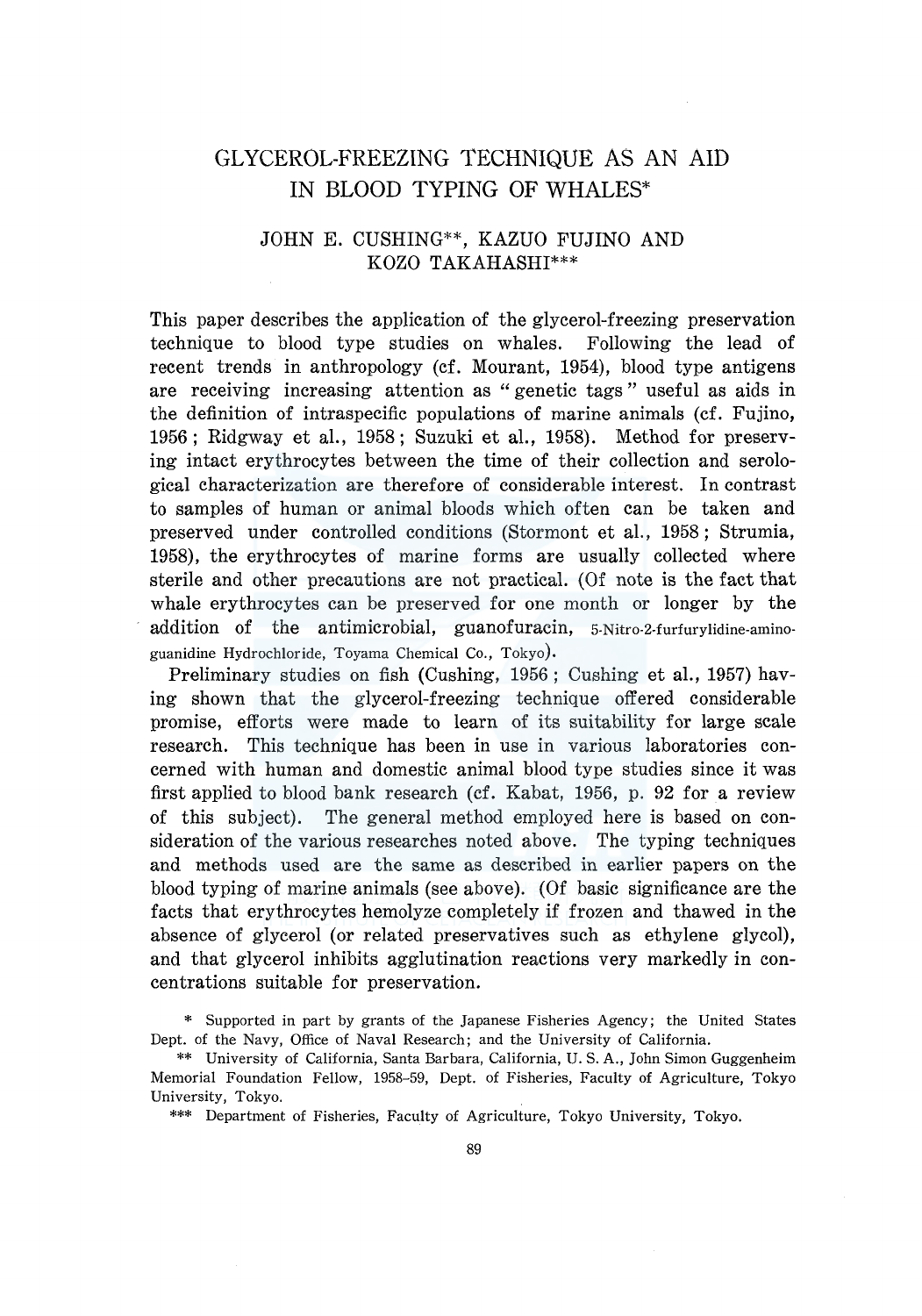The application of the glycerol-freezing technique will be taken up by separate species.

### *Finback whales (Balaenoptera physalus).*

Samples of blood from finback whales were first preserved by glycerolfreezing in the summer of 1957, when six were obtained through the courtesy of Mr. Charles Caito, Whaling Station, Del Monte Fishing Co., San Francisco, California. There were part of a collection made by Mr. Caito from whales captured off San Francisco by his company. The success of these efforts and of a small collection of finback samples taken in 1957 (Fujino) led to the collection of 460 finback samples from the north Pacific during the months of June, July and August 1958. This collection was made under the supervision of Mr. K. Nasu, Whales Research Institute, Tokyo.

Samples from these whales were taken during the flensing of carcasses on the factory ship. While these whales had been dead for from a half to twenty six hours (seven and a half hours in average) at the time of sampling, the biological log showed that this variability had no effect on subsequent sample condition. 2.5 ml. or 125 ml. of whole blood were mixed with an approximately equal volume of a solution consisting of four parts of glycerol and six parts of a five percent solution of trisodium citrate. (As an additional precaution against accidental warming guanofuracin had been added to this mixture at 200 mg. per 100 ml. However, the use of antimicrobials is not essential to the success of the glycerol-freezing method). The samples were kept at  $5^{\circ}$ C for 2 to 16 days on the factory ship until a box of 50 was accumulated. This box was then transferred to a refrigerator ship and kept at  $-20^{\circ}$ C until the eventual recovery of samples for study at Tokyo University.

Analysis started four months after collection of the last samples and included a set of fifteen 125 ml. samples taken eight months before in the Antarctic. Intact erythrocytes were recovered by dialysis at room temperatures for two hours against 1.5% saline, followed by several times' washing. Cells prepared in this manner remained in good condition for several days at refrigeration temperatures, being rewashed at the start of each day's work. It was found convenient to handle from fifteen to twenty 10 ml. aliquots of samples per day, but this number could have been greatly expanded with additional assistance. Aliquots could be removed with a spatula without thawing samples, or obtained by thawing the samples under running tap water. Several freezings and thawings did not appear to affect the fragility of the cells.

Varying degrees of initial hemolysis were found in almost all samples, but good yields of cells were obtained from all the large samples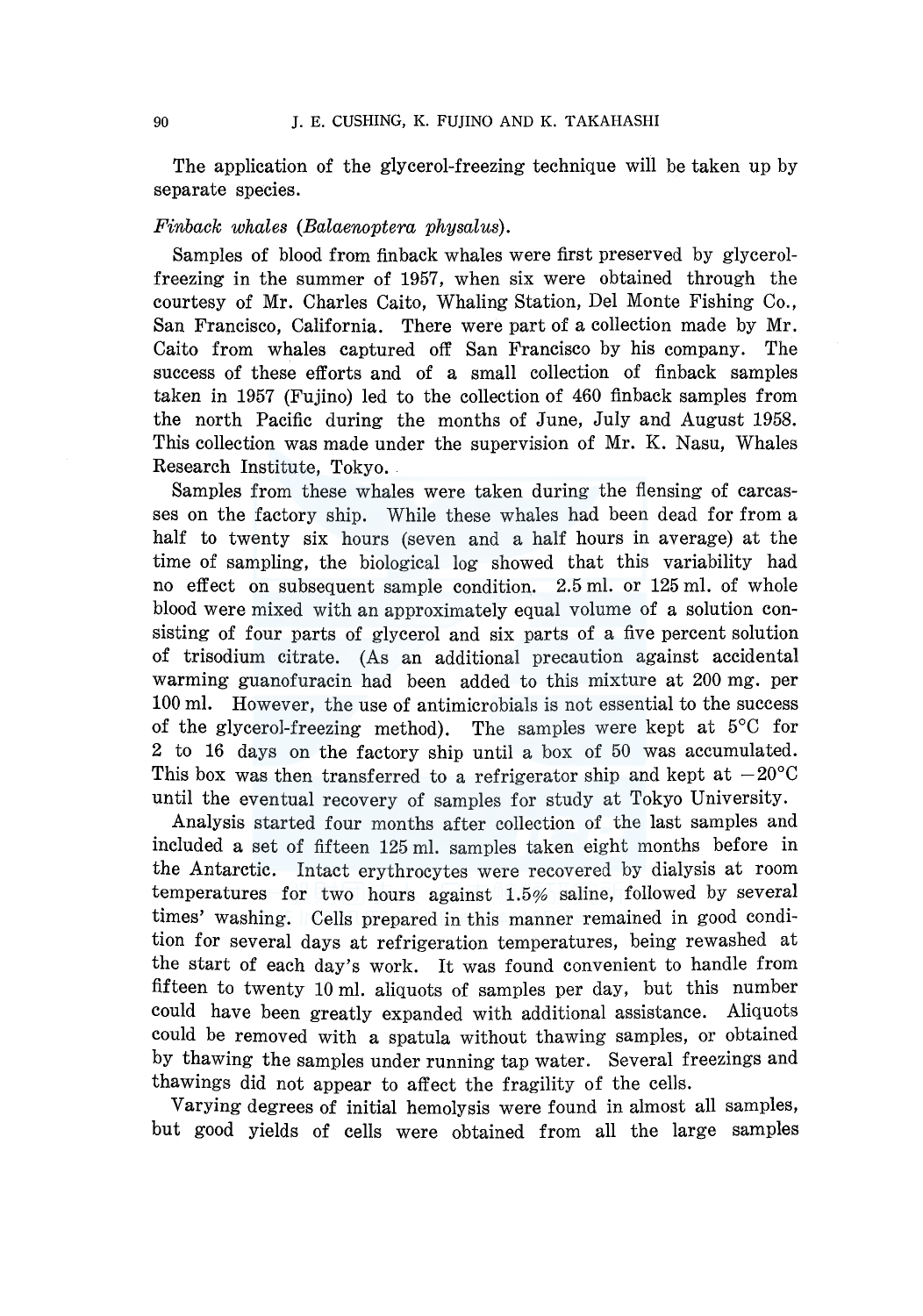(total=15 bottles), and from all but 30 of the small samples (total=450) bottles). Of these 19 came from a single box of fifty which apparently had not been refrigerated properly. The reasons for hemolysis have not yet been studies, but it was found that smaller samples (e.g. 5 ml.) showed more tendency to hemolyze than larger ones (e.g. 250 ml). In addition to hemolysis, the yield of cells also is influenced by internal sedimentation and clotting in the body of the whale following death, so that care should be taken to collect from blood vessels that appear to contain relatively high concentrations of erythrocytes.

The Ju system of antigens (Fujino, 1956, 1958) was selected for detailed study. The authors have found no reason to believe that either the specificities or titers of the serological reactions of this system were altered during the period of freezing. Various absorptions also showed that the cells were as useful in this work as unfrozen ones. Table 1 shows that the frequencies of antigens as distributed

| Area             |    |                 | East China Sea      |                |                     |               | off Kamchatka |                |                     |               | off Navarin    |              |            |
|------------------|----|-----------------|---------------------|----------------|---------------------|---------------|---------------|----------------|---------------------|---------------|----------------|--------------|------------|
| Ju blood<br>type |    | $\mathbf{1}$    | 1.2                 | $\mathfrak{p}$ | Sum                 | $\mathbf{1}$  | 1.2           | $\overline{2}$ | Sum                 | $\mathbf{1}$  | 1.2            | $\mathbf{2}$ | Sum        |
| Fresh<br>cells   | a) | 95              | 13                  | 21             | 129<br>$\mathbf{c}$ | 329           | 27            | 73             | 429<br>$\rm d$      |               |                |              | no<br>data |
| Frozen<br>cells  | b) |                 |                     |                | no<br>data          | 113           | $\mathbf{1}$  | 5              | 119<br>$\epsilon$ ) | 71            | $\overline{2}$ | 3            | 76         |
|                  |    | off Oleutorskie |                     |                |                     | South of east | Aleutian      |                |                     | North of east | Aleutian       |              |            |
|                  |    | $\mathbf{1}$    | $\mathbf{r}$<br>1.2 | $\mathbf{2}$   | Sum                 | $\mathbf{1}$  | 1.2           | $\overline{2}$ | Sum                 | $\mathbf{1}$  | 1.2            | $\mathbf{2}$ | Sum        |
|                  |    |                 |                     |                | no<br>data          | 29            | $\mathbf{1}$  | $\overline{2}$ | 32                  | 1401          | 9              | 17           | 1427       |
|                  |    | 13              | $\theta$            | $\mathbf{0}$   | 13                  | 167           | 4             | 6              | 177                 | 74            | $\mathbf{0}$   | $\mathbf{1}$ | 75<br>f)   |

TABLE 1. COMPARISON OF FREQUENCIES OF FINBACK Ju TYPES EXAMINED BY FRESH AND GLYCEROL PRESERVED CELLS

a) East China Sea examined in 1956 and 1957, other areas in 1954 and 1955.

- b) Examined in 1958 only.
- c) Fujino, unpublished data.
- d) Yearly and seasonal fluctuations have been observed.
- e) May be distinguished into two separate operating seasons in 1958 in which seasonal fluctuations were seen.
- f) May be distinguished into two operating seasons in 1958 in which no seasonal fluctuation was seen.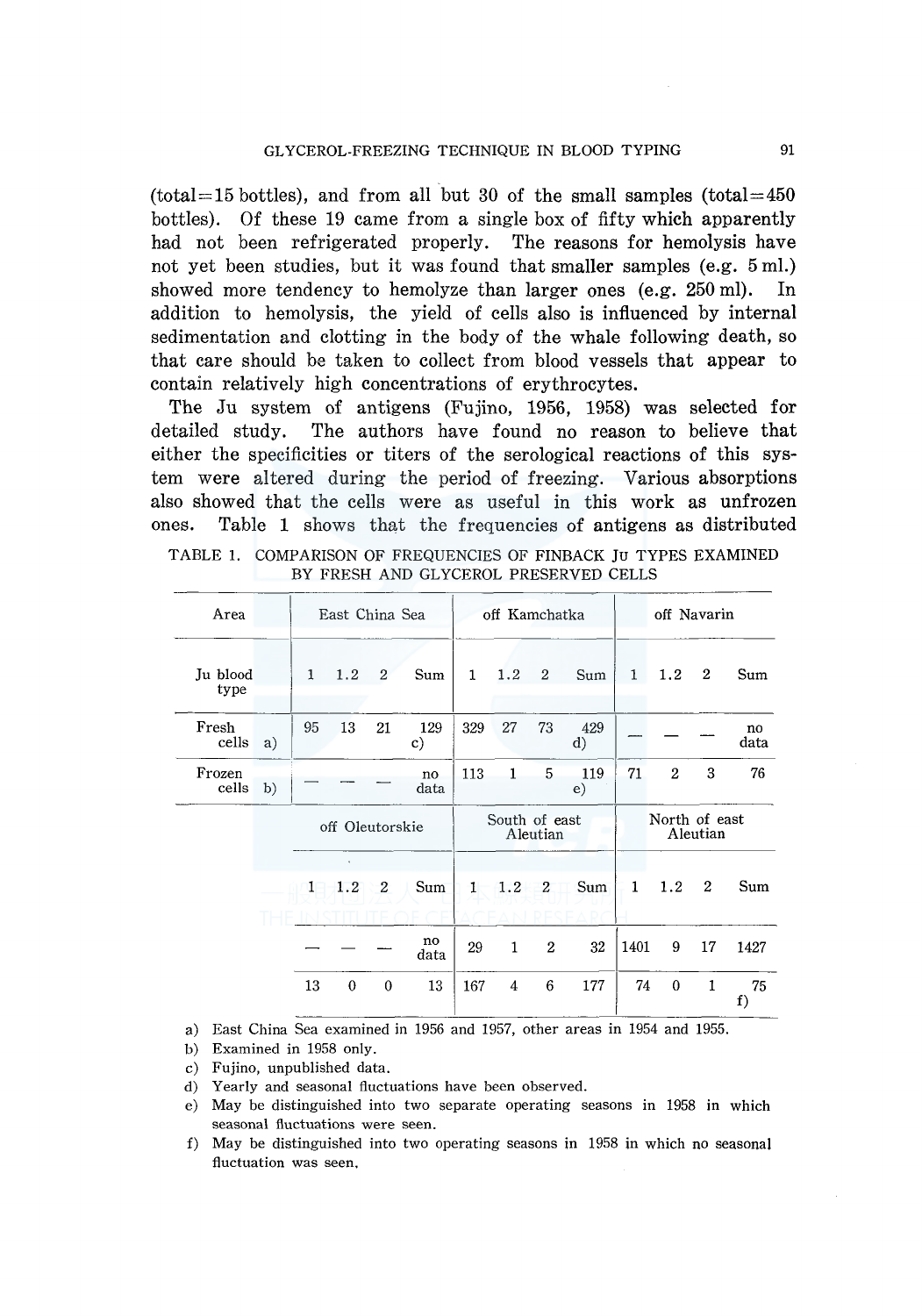in the north Pacific finbacks are comparable with those observed in earlier studies.

Various observations suggest that cells with Ju 2 specificities may tend to slightly more fragile than those of Ju1 type. These include field observations on fresh cells, and laboratory observations on recovered cells. This possibility has not yet been confirmed, but it is important to keep in mind in general, as the rejection of badly hemolyzed samples without typing might conceivable bias frequency counts in future studies. In this particular study, observations on the agglutination of ghosts and residual cells, as well as inhibition tests (Table 2), made it possible to type all the badly hemolysed samples.

TABLE 2. EXAMPLES OF THE AGGLUTINATION.INHIBITION TESTS OF FINBACK Ju 2 TYPE CELLS (NO. 14) BY SUCCESSIVE DILUTIONS OF THE DIALYSED SUPERNATANT FROM Ju 2 TYPE WHOLE BLOODS (NO. 14)

| Dilutions of no. 14 |        |    | Dilution of horse serum |     |     |
|---------------------|--------|----|-------------------------|-----|-----|
| supernatant:        | 32     | 64 | 128                     | 256 | 512 |
| 2                   | $\div$ |    |                         |     |     |
| 4                   | $+$    |    |                         |     |     |
| 8                   | ⊹      | ⊹  |                         |     |     |
| 16                  | ╫      |    |                         |     |     |
| 32                  | 卌      | ╫  | $+$                     |     |     |
| 64                  | 卌      | 卌  |                         | $+$ |     |
| Saline control      | ╫      | ╫  | ۰Ħ                      |     |     |

Saline control  $\frac{1}{10}$   $\frac{1}{10}$   $\frac{1}{10}$   $\frac{1}{10}$   $\frac{1}{10}$   $\frac{1}{10}$   $\frac{1}{10}$   $\frac{1}{10}$   $\frac{1}{10}$   $\frac{1}{10}$   $\frac{1}{10}$   $\frac{1}{10}$   $\frac{1}{10}$   $\frac{1}{10}$   $\frac{1}{10}$   $\frac{1}{10}$   $\frac{1}{10}$   $\frac{1}{10}$   $\frac{1}{10$ diluted, and fifteen minutes later, adding one drop of cell suspension. Reaction were read thirty minutes later.

The availability of frozen cells also made it possible to discover antibodies in the normal serums of the horse, pig and sheep (only one individual each was studied) that reacted specifically with cells carrying the Ju2 factor. The use of horse and pig serum, combined with rabbit immune serum, has revealed variations in the agglutination titer of Ju 2 cells of different types that resemble similar variations in other species. Examples of these differences are shown in Table 3. At present it is not known whether these are due to quantitative or qualitative variations among the factors involved. The specificity and relative avidity of horse and pig serums for different Ju types were found to parallel exactly the reactions of immune serums with these types. All these serums were used in this series of typings and the relative frequencies of homozygotes and heterozygotes were found to be same as in previous years.

Inspection of these observed relative frequencies (Table 1) shows that they deviate from those that would be expected for a two allele system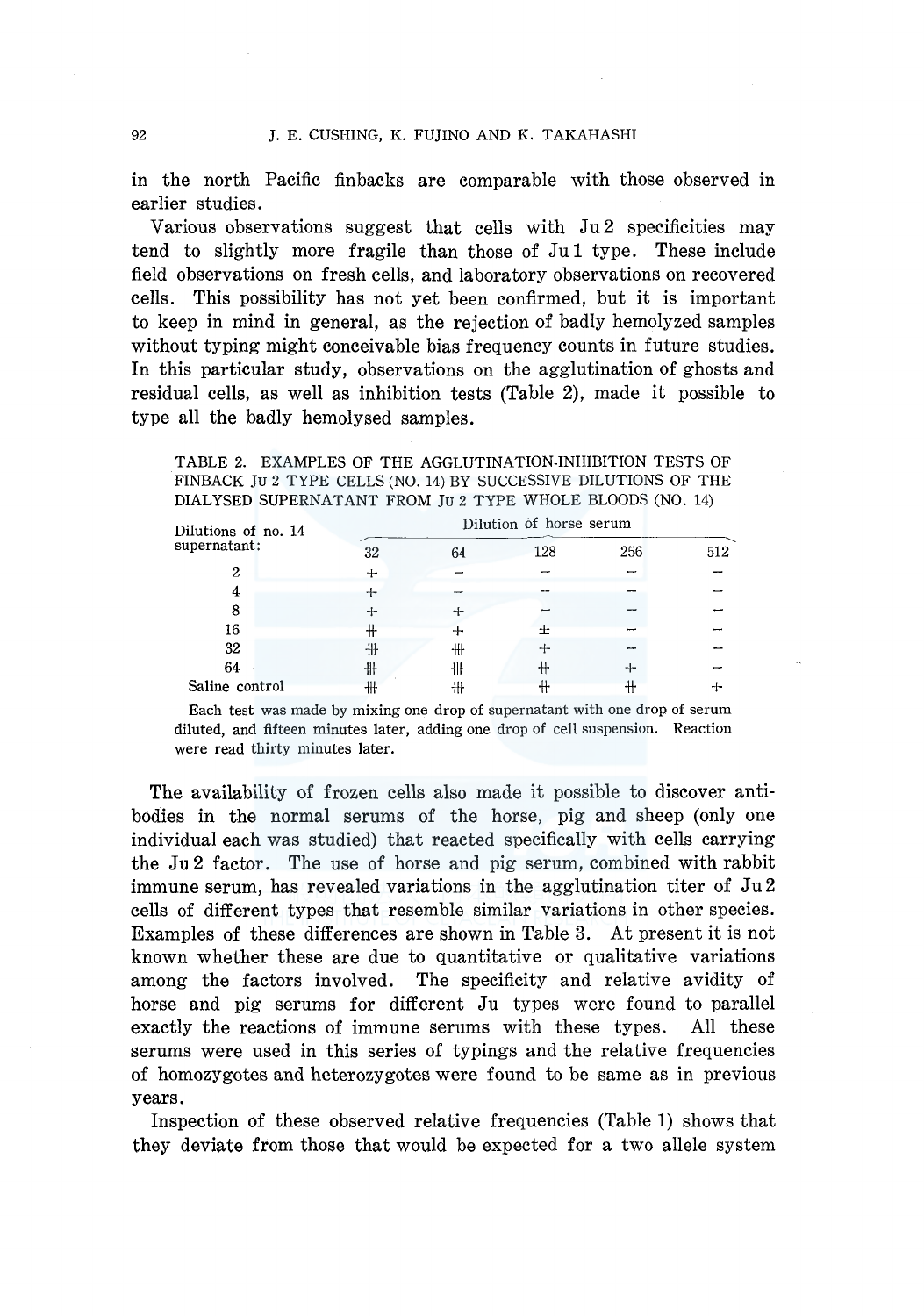### TABLE 3. VARIATIONS IN THE AGGLUTINATION TITERS OF CELLS WITH DIFFERENT FINBACK Ju SPECIFICITIES

### a) Examples of reactions with normal animal serums

|                      |                     |          |        |          |        |        |        | Dilution of animal serums |        |          |        |        |        |        |        |
|----------------------|---------------------|----------|--------|----------|--------|--------|--------|---------------------------|--------|----------|--------|--------|--------|--------|--------|
| Finback whale cells: |                     |          |        |          | Horse  |        |        |                           |        |          |        | Pig    |        |        |        |
|                      |                     |          | 16     | 32       | 64     | 128    | 256    | 512                       |        | 8        | 16     | 32     | 64     | 128    | 256    |
| Ju 2 type            | No.<br>No.          | 2<br>14  | ╫<br>卅 | ╫<br>卌   | ╫<br>╫ | ╫<br>╫ | ┿<br>╫ | ┿<br>┿                    | ╫<br>卅 | ╫<br>╫   | ╫<br>╫ | ╫<br>╫ | 卌<br>₩ | ╫<br>╫ | ╈<br>┿ |
| Jul Jul type         | (No. 116<br>No. 184 |          | ╫<br>∓ | ╫<br>$+$ | +      | –      |        |                           |        | $+$<br>士 | -<br>- |        |        |        |        |
| Jul type             | 'No.<br>No.         | 12<br>13 | --     |          |        |        |        |                           |        |          |        |        |        |        |        |

b) Examples of reactions with immune serums

Dilution of anti-Ju 2 immune no. 34 serum

| Finback whale cells: |                      |          |          |            | Unabsorbed |                |                   |          |               |                                           |                        |        | Absorbed by Jul cells |             |             |
|----------------------|----------------------|----------|----------|------------|------------|----------------|-------------------|----------|---------------|-------------------------------------------|------------------------|--------|-----------------------|-------------|-------------|
|                      |                      |          | 80       | 160        | 320        | 640            | 1280              |          |               | 2560 5120 10240                           | 80                     |        | 160 320               | 640         | 1280        |
| Ju2 type             | No.<br>No.           | 2<br>14  | ╫<br>╫   | ╫<br>╫     | ╫<br>╫     | ╫<br>╫         | ╫<br>╫            | $+$<br>╫ | ╫<br>$+$      | ┿<br>┿                                    | ₩<br>╫                 | ╫<br>╫ | 卄<br>₩                | ╫<br>╫      | ÷<br>$\div$ |
| Jul Ju2 type         | No. 116<br> No. 184  |          | ╫<br>╫   | ╫<br>╫     | ╫<br>╫     | $^+$<br>$\div$ | $+$<br>$+$        |          |               |                                           | ₩<br>╫                 | ┿<br>士 |                       |             |             |
| Jul type             | No.<br>No.           | 12<br>13 | ╫<br>$+$ | $+$<br>$+$ | 士          |                | ⊷                 |          |               |                                           |                        |        |                       |             |             |
|                      |                      |          |          |            |            |                |                   |          |               | Dilution of anti-Ju 1 immune no. 47 serum |                        |        |                       |             |             |
| Finback whale cells: |                      |          |          |            |            | Unabsorbed     |                   |          |               |                                           | Absorbed by Ju 2 cells |        |                       |             |             |
|                      |                      |          | 80       | 160        |            | 320            | 640               |          | 1280          |                                           | 5                      | 10     |                       | 20          | 40          |
| Ju2 type             | No.<br>No.           | 2<br>14  | ╫<br>╫   | ╫<br>╫     |            | ╫<br>╫         | ╫<br>$+$          |          | ┿<br>⊹        |                                           |                        |        |                       |             |             |
| Jul Ju2 type         | (No. 116<br>¦No. 184 |          | ╫<br>╫   | ╫<br>╫     |            | ╫<br>╫         | $^{\rm +}$<br>$+$ |          | ⊹<br>⊹        |                                           | ╫<br>╫                 | ╫<br>╫ |                       | ┿<br>┿      |             |
| Jul type             | Mo.<br>No.           | 12<br>13 | ╫<br>₩   | ╫<br>╫     |            | ₩<br>╫         | ╫<br>$+$          |          | $\div$<br>$+$ |                                           | ₩<br>╫                 | ╫<br>╫ |                       | $\div$<br>┿ |             |
|                      |                      |          |          |            |            |                |                   |          |               |                                           |                        |        |                       |             |             |

of antigens in populations in Hardy-Weinberg equilibria. It is too early to state which of the several possible factors that might be expected to cause this deviation are actually the responsible ones. (cf. Srb and Owen, 1952 for an introductory discussion of the Hardy-Weinberg equilibrium).

### *Blue white dolphins (Stenella caeruleo-albus).*

Blood samples were taken from thirty blue white dolphins captured January 1, 1959 on the east side of the Izu Peninsula, Shizuoka Pref., Japan. These samples, 25 ml. of whole blood each, were collected into glycerol solution, frozen with dry ice and returned to Tokyo. A parallel set of samples from the same individuals was collected into citrateguanofuracin solution, as described above, and returned to Tokyo unfrozen. Almost all samples gave good yields of cells after one month,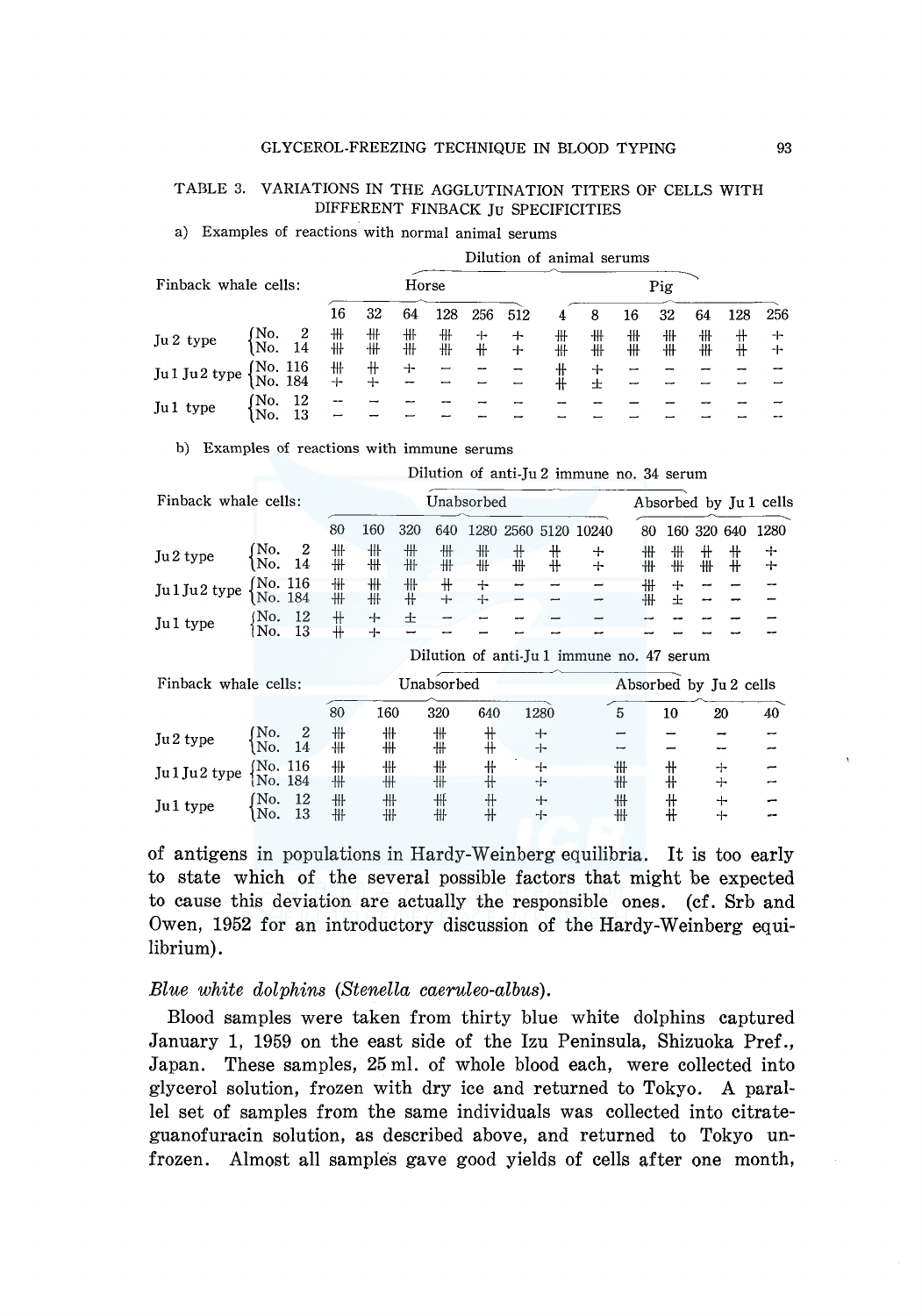and the frozen samples gave good yields of cells after three months. The agglutinin titers and specificities of cells obtained at this time did not differ materially from those of freshly collected, unfrozen and frozen cells as determined in January. These dolphin cells were used in various studies, including the work on radioactive antibodies reported in this volume (Fujino et al., 1959).

### *Humpback whale (Megaptera nodosa).*

Cells from twenty five humpback whales were among the samples obtained from Mr. Charles Caito at San Francisco. These were preserved by freezing (50 ml. of whole blood per sample) and almost all gave sufficient cells for study, although like the finback whales, varying degrees of hemolysis occurred.

A second collection of one hundred and five humpback whale bloods (25 ml. of whole blood per sample) were obtained from shore stations on Okinawa, Ryukyu Islands. These were collected under the supervision of Dr. M. Nishiwaki, Whales Research Institute, whose special efforts in this regard are greatly appreciated (see Nishiwaki, this volume). These samples were stored at  $-20^{\circ}$ C and were returned to Tokyo by air where they were examined two months after collection. Sufficient cells were obtained from all samples excepting 5. Of these, 3 were left in the room temperatures (20 $\sim$ 22°C) before freezing for 8 hours or longer in which decomposition had started.

Table 4 shows the reactions of anti-finback Ju 2 no. 34 serum (sent to California by Fujino) with finback and humpback erythrocytes collected

|                 |            | Unabsorbed |     |     |    |     | Absorbed by finback Jul cells 4: |     |
|-----------------|------------|------------|-----|-----|----|-----|----------------------------------|-----|
| Finback cells:  | 50         | 100        | 200 | 400 | 50 | 100 | 200                              | 400 |
| Ju 1<br>(4)     | ₩          | 卌          | ╫   | $+$ | -  |     |                                  |     |
| Ju1(10)         | ╫          | ╫          | $+$ | ┿   |    |     |                                  |     |
| Ju1(25)         | ₩          | ╫          | $+$ |     |    |     |                                  |     |
| Ju 2(31)        | ╫          | ₩          | 卅   | ₩   | ₩  | ╫   | #                                | #   |
| Humpback cells: |            |            |     |     |    |     |                                  |     |
| 8               | ₩          | ╫          | 卌   | ╫   | ╫  | ╫   | ╫                                |     |
| 19              | $^{\rm +}$ | $+$        |     |     |    |     |                                  |     |
| 24              | 卌          | ₩          | 土   |     |    |     |                                  |     |
| 27              | ₩          | ╫          | $+$ |     |    |     |                                  |     |
| 33              | $+$        | $+$        | 士   |     |    |     |                                  |     |
| 34              | ╫          | ╫          | ┿   |     |    |     |                                  |     |
|                 |            |            |     |     |    |     |                                  |     |

TABLE 4. THE REACTIONS OF ANTI-FINBACK Ju 2 No. 34 SERUM WITH FINBACK AND HUMPBACK ERYTHROCYTES COLLECTED OFF SAN FRANCISCO, U.S.A.

This table presents evidence that the humpback varies individually with respect to an antigen with specificities related to the Ju 2 antigen of the finback. Additional evidence for a Ju-like system in humpbacks is shown Tables 5 and 6.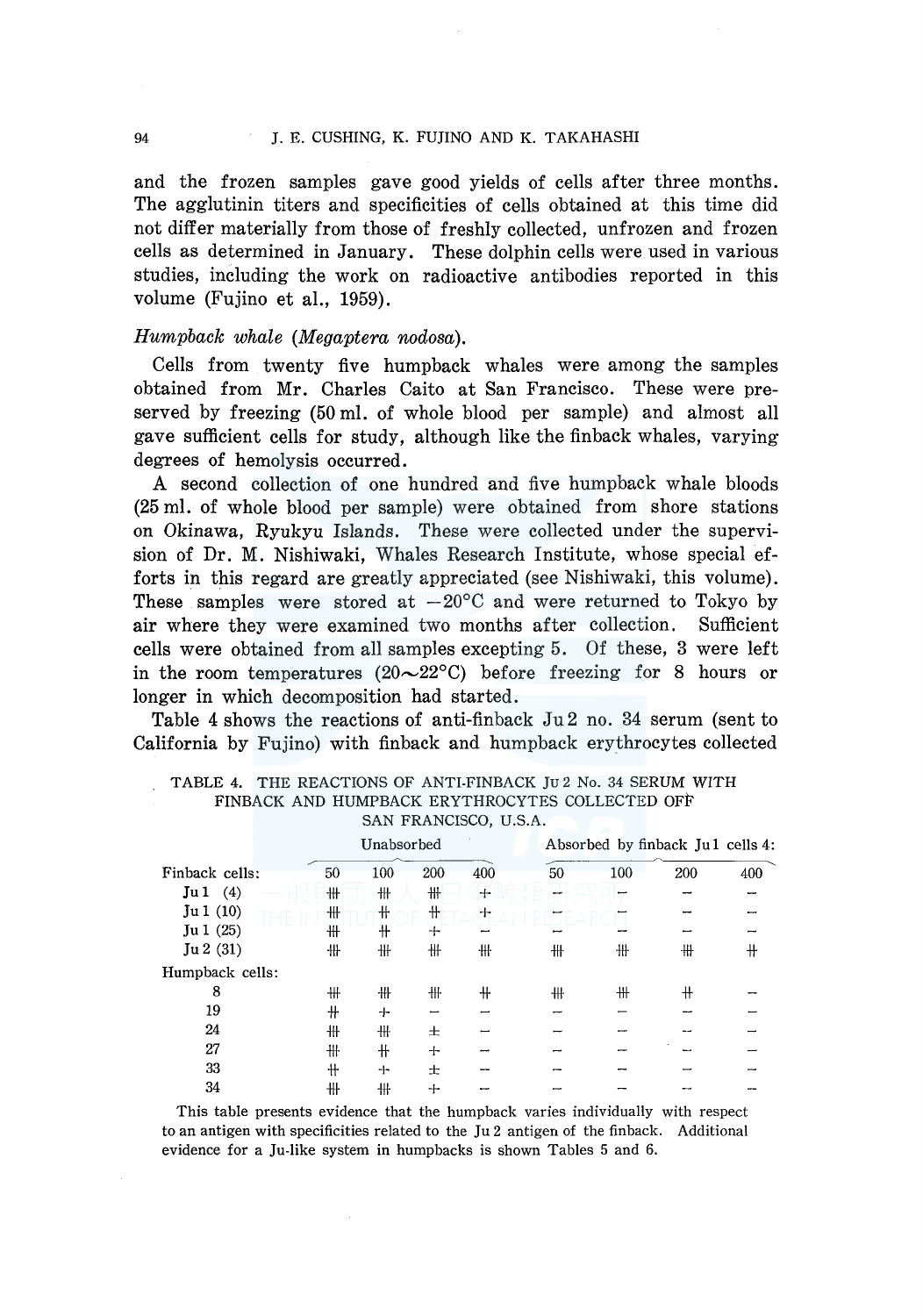off San Francisco. As the reactions show, humpback cells vary individually with respect to an antigen with Ju2-like specificities (cf. Fujino, 1958). Further studies on humpbacks collected off Okinawa have led to a tentative grouping of individuals into four types with respect to the Ju-like antigens. The first three of these types react positively to varying degrees with Ju 2 specific serums, while the fourth does not. The individuals in the different types are as follows: Type 1,  $K-9$ : Type 2, K-24, K-61, N-12 and R-82; Type 3, R-10, R-29, R-48, R-66, K-12 and K-81; Type 4, K-4 and all other individuals excepting  $R$ -45. This individual reacted positively with Ju2 serums, but could not be studied sufficiently to decide whether it belonged to type 2 or type 3.

Table 5 illustrates typical reactions of each cell type with respect to anti-finback Ju serums. These show that a reciprocal relationship exists among the types that strengthens the argument that humpbacks vary with respect to Ju-like antigens.

|  | TABLE 5. AGGLUTININ TITERS OF IMMUNE ANTI-FINBACK JU SERUMS |  |  |              |  |  |  |
|--|-------------------------------------------------------------|--|--|--------------|--|--|--|
|  | AGAINST DIFFERENT TYPES OF HUMPBACK ERYTHROCYTES            |  |  |              |  |  |  |
|  |                                                             |  |  | FROM OKINAWA |  |  |  |

| Humpback                         |                 |    |     |     |     |                                 |      | Anti-finback Ju 1 serum |      |    |     |     |                      |     |     |
|----------------------------------|-----------------|----|-----|-----|-----|---------------------------------|------|-------------------------|------|----|-----|-----|----------------------|-----|-----|
| whale cells:<br>Type             | no.             |    |     |     |     | Unabsorbed                      |      |                         |      |    |     |     | Absorbed by K9 cells |     |     |
|                                  |                 | 40 | 80  | 160 | 320 | 640                             | 1280 | 2560                    | 5120 |    | 40  | 80  | 160                  | 320 | 640 |
| 1                                | K 9             | ╫  | $+$ | ╫   | ╫   | $+$                             |      |                         |      |    |     |     |                      |     |     |
| 2                                | K24             | ╫  | 卅   | ₩   | ₩   | ╫                               | $+$  | $+$                     |      |    | 卌   | $+$ | ⊹                    |     |     |
| 3                                | R <sub>29</sub> | ╫  | ╫   | 卌   | ₩   | ╫                               | ╫    | ┿                       |      |    | 卅   | ╫   | $+$                  |     |     |
| 4                                | K <sub>4</sub>  | ₩  | ╫   | 卅   | ╫   | 卌                               | $+$  | $+$                     | 4-   |    | ₩   | 卌   | ╫                    | ┿   |     |
|                                  |                 |    |     |     |     |                                 |      | Anti-finback Ju 2 serum |      |    |     |     |                      |     |     |
| Humpback<br>whale cells:<br>Type | no.             |    |     |     |     | Unabsorbed                      |      |                         |      |    |     |     | Absorbed by K4 cells |     |     |
|                                  |                 |    | 40  | 80  | 160 | 320<br>640                      | 1280 | 2560                    |      | 20 | 40  | 80  | 160                  | 320 | 640 |
| 1                                | K 9             |    | ╫   | 卄   | 卅   | 卌<br>卌                          | 卄    | $+$                     |      | ╫  | ╫   | ╫   | $+$                  | ⊹   | ┿   |
| $\mathbf{2}$                     | K24             |    | 卌   | ╫   | $+$ | $+$<br>$\overline{\phantom{0}}$ |      | --                      |      | ╫  | $+$ | $+$ | 士                    |     |     |
| 3                                | R <sub>29</sub> |    | ╫   | ⊹   | --  |                                 |      |                         |      | ⊹  |     |     |                      |     |     |
| 4                                | K <sub>4</sub>  |    | $+$ |     |     |                                 |      |                         |      |    |     |     |                      |     |     |

That the relations among the  $Ju2$  positive types  $(1, 2, and 3)$  are complex is illustrated by Table 6 which summarizes the results of reactions of different cell types with anti-finback Ju2 no. 34 serum following absorption with different type cells.

Isoagglutinins, similar to those described by Fujino (1952), were easily recovered in the supernatants of dialysed samples at approximate dilutions of one in two from whole blood. These could be used directly, or freed from excessive hemoglobin through salting-out by one third saturation with ammonium sulfate. The relationship of isoagglutinins to antigenic types is shown in Table 7. These parallel the results of Ju 2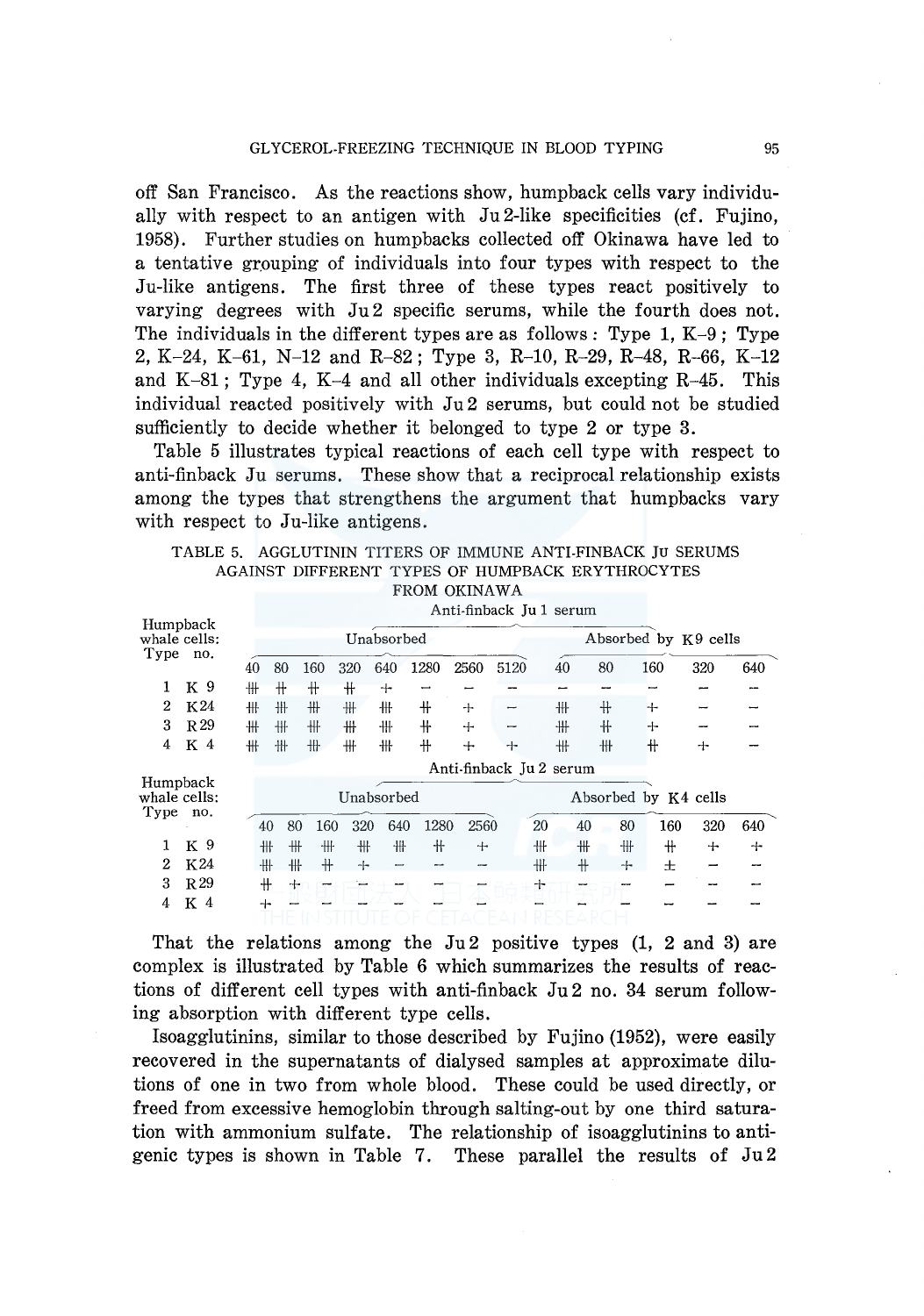# TABLE 6. THE REACTIONS OF DIFFERENT CELL TYPES WITH ANTI-FINBACK Ju 2 No. 34 SERUM ABSORBED IN VARIOUS WAYS

| Absorbing cells: |                 |     |     |            | Test cells: |          |                 |     |     |
|------------------|-----------------|-----|-----|------------|-------------|----------|-----------------|-----|-----|
| Type             | no.             | K 9 | N12 | K24        | K61         | $R_{10}$ | R <sub>29</sub> | R48 | K 4 |
|                  | K 9             |     |     |            |             |          |                 |     |     |
| $\boldsymbol{2}$ | N <sub>12</sub> | ₩   |     |            |             |          |                 |     |     |
| $\mathbf{2}$     | K24             | ╫   |     |            |             |          |                 |     |     |
| $\boldsymbol{2}$ | K61             | ╫   |     |            | --          |          |                 |     |     |
| 3                | $R_{10}$        | ₩   | ╫   | $^{\rm +}$ | ╫           |          |                 |     |     |
| 3                | R <sub>29</sub> | ╫   | $+$ | ╫          | ╫           |          |                 |     |     |
| 3                | R48             | ₩   | $+$ | $+$        | ╫           |          |                 |     |     |
| 4                | K<br>4          | ╫   | ╫   | 卌          | 卌           | ╫        | ╫               | ╫   |     |
|                  |                 |     |     |            |             |          |                 |     |     |

a) Cross-absorption reactions, serum dilution one in ten

b) Agglutinin titers after progressive absorptions

|                         | Test cells:      |                 |     |     |      |     | Dilution of serum |     |     |      |
|-------------------------|------------------|-----------------|-----|-----|------|-----|-------------------|-----|-----|------|
|                         | Type no.         |                 | 10  | 20  | 40   | 80  | 160               | 320 | 640 | 1280 |
|                         | 1                | K 9             | ₩   | #   | 卅    | #   | ╫                 | $+$ | $+$ |      |
|                         | 2                | N12             | 卌   | 卌   | $\#$ | ⊹   | 土                 |     |     |      |
|                         | 2                | K24             | 卅   | 卌   | $+$  | ⊹   | 士                 |     |     |      |
| Absorbed by<br>K4 cells | $\overline{2}$   | K61             | ╫   | ₩   | ╫    | $+$ | 士                 |     |     |      |
|                         | 3                | R10             | $+$ | $+$ |      |     |                   |     |     |      |
|                         | 3                | R <sub>29</sub> | 卄   | ⊹   |      |     |                   |     |     |      |
|                         | 4                | K 4             |     |     |      |     |                   |     |     |      |
|                         | 1                | K 9             | ₩   | ₩   | $+$  | $+$ |                   |     |     |      |
|                         | 2                | $\rm N12$       | $+$ | $+$ |      |     |                   |     |     |      |
| Absorbed by             | $\boldsymbol{2}$ | K24             | $+$ | $+$ |      |     |                   |     |     |      |
| $K4$ and $R29$          | $\boldsymbol{2}$ | K61             | $+$ | $+$ |      |     |                   |     |     |      |
| cells                   | 3                | R10             | —   |     |      |     |                   |     |     |      |
|                         | 3                | R29             |     |     |      |     |                   |     |     |      |
|                         | 4                | K 4             | -   |     |      |     |                   |     |     |      |
|                         | 1                | K 9             | ╫   | ╫   | $+$  | $+$ |                   |     |     |      |
|                         | $\overline{2}$   | N12             | -   |     |      |     |                   |     |     |      |
| Absorbed by             | $\overline{2}$   | K24             | ⊷   |     |      |     |                   |     |     |      |
| K4, R29 and             | $\mathbf{2}$     | K61             |     |     |      |     |                   |     |     |      |
| K61 cells               | 3                | R10             |     |     |      |     |                   |     |     |      |
|                         | 3                | R 29            |     |     |      |     |                   |     |     |      |
|                         | 4                | K 4             |     |     |      |     |                   |     |     |      |

|                |  |  | TABLE 7. THE RELATIONS OF HUMPBACK ISOAGGLUTININS TO CELL TYPES |  |  |
|----------------|--|--|-----------------------------------------------------------------|--|--|
| Icongglutining |  |  | Type of test cells                                              |  |  |

| <b>Isoagglutinins</b>                                                                                                                                                    |     |           |           | Type of test cells |     |      |
|--------------------------------------------------------------------------------------------------------------------------------------------------------------------------|-----|-----------|-----------|--------------------|-----|------|
| in serum from<br>supernatant:                                                                                                                                            | K 9 | Ω<br>K 24 | 3<br>R 10 | R <sub>29</sub>    | K 4 | R 38 |
| K 9                                                                                                                                                                      |     |           |           |                    |     |      |
| K24                                                                                                                                                                      | ╫   |           |           |                    |     |      |
| R10                                                                                                                                                                      | ╫   | ⊣∽        |           |                    |     |      |
| R 29                                                                                                                                                                     | ╫   |           |           |                    |     |      |
| K 4                                                                                                                                                                      | ╫   | ╫         | ∸         | ⊹                  |     |      |
| R 38                                                                                                                                                                     | ╫   | ⊹         |           |                    |     |      |
| The isongglutinins in the undiluted supernatants of dialysed samples. Additional<br>data were obtained from the other Ju 2 positive types and eight negative individuals |     |           |           |                    |     |      |

that conformed with the observations shown above,

 $\overline{a}$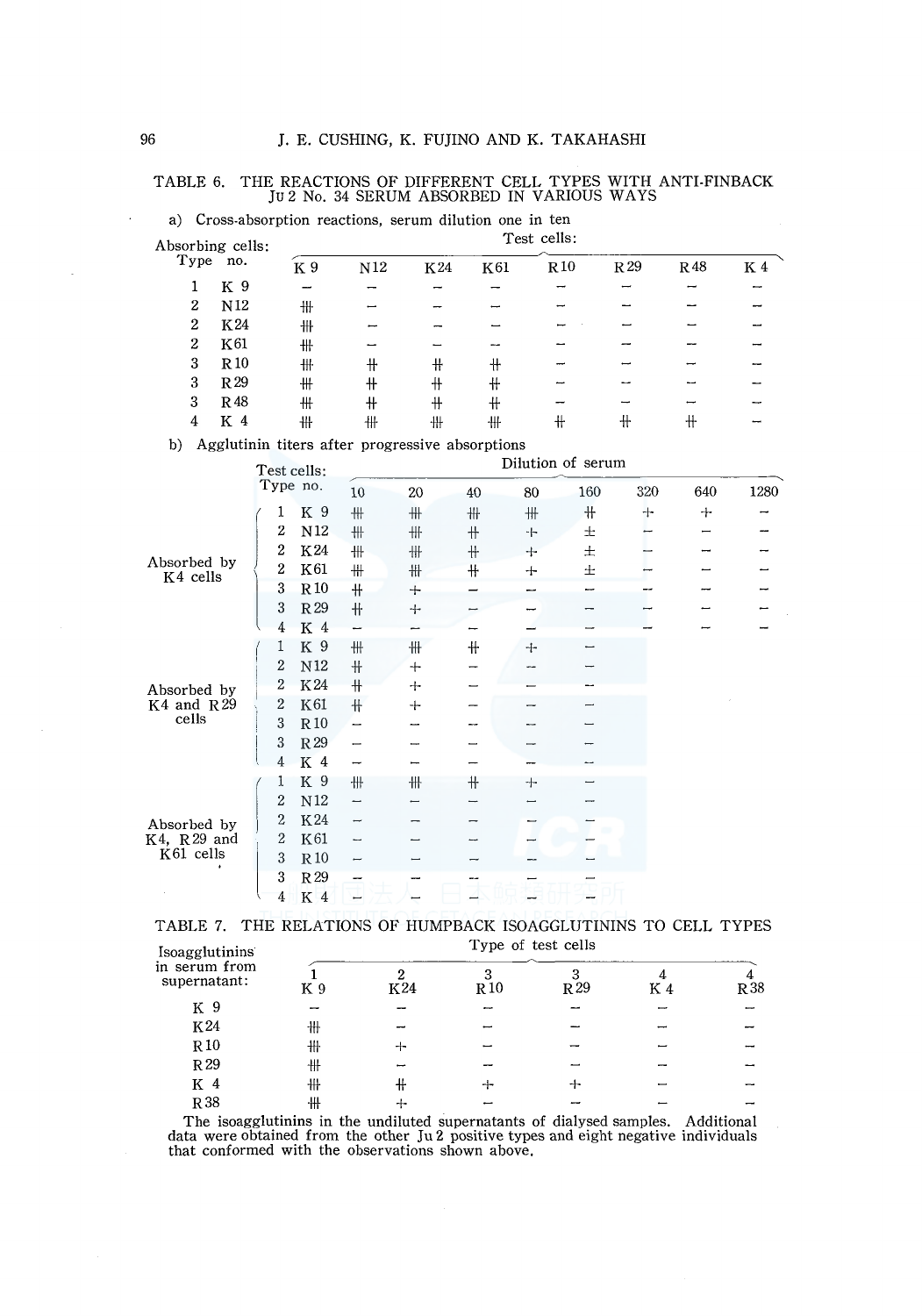serum absorptions, excepting for the individual serum variations within types as shown. (One explanation for this variation simply could be differences in titers of the antibody fractions concerned).

As in the finback whale, natural antibodies were found in the serums of various animals that reacted positively with cells showing Ju 2-like specificities (Table 8). As far as studied the reactions of these serums appears to be similar to that of the immune serums and isoagglutinins already described, and shows that normal serums will provide a useful source of antibody for further research.

TABLE 8. INDIVIDUAL VARIATIONS IN THE REACTIONS OF HUMPBACK ERYTHROCYTES WITH NORMAL ANIMAL SERUMS

|                           |                      |                          |                |                    |     |     |                          | Okinawa sample        |         |                |                                                                                 |       |    |     |         |     |
|---------------------------|----------------------|--------------------------|----------------|--------------------|-----|-----|--------------------------|-----------------------|---------|----------------|---------------------------------------------------------------------------------|-------|----|-----|---------|-----|
| Humpback<br>erythrocytes: |                      |                          |                | Pig                |     |     |                          |                       | Sheep-1 |                |                                                                                 |       |    |     | Sheep-2 |     |
| Type no.                  |                      | 4                        | 8              | 16                 |     | 32  | $\overline{4}$           | 8                     |         | 16             | 32                                                                              | 4     |    | 8   | 16      | 32  |
| 1                         | K 9                  | 卌                        | 卌              | ╫                  | ╫   |     | ╫                        | ╫                     |         | ₩              | 卌                                                                               | ╫     |    | ╫   | ₩       | ╫   |
| 2                         | N <sub>12</sub>      | ₩                        | $+$            | $+$                | ╾   |     | $+$                      | 士                     |         |                |                                                                                 | ╫     |    | ┿   |         |     |
| 3                         | R48                  |                          |                |                    |     |     |                          |                       |         |                |                                                                                 |       |    |     |         |     |
| 4                         | ${\bf R}\, {\bf 14}$ |                          |                |                    |     |     |                          |                       |         |                |                                                                                 |       |    |     |         |     |
|                           |                      |                          |                | Horse (unabsorbed) |     |     |                          |                       |         |                | Horse (absorbed with R-45 cells)                                                |       |    |     |         |     |
| Type                      | no.                  | 8                        | 16             | 32                 | 64  | 128 | 256                      | 512                   |         | 8              | 16                                                                              | 32    | 64 | 128 | 256     | 512 |
| 1                         | K 9                  | 卌                        | ╫              | 卌                  | 卌   | 卝   | ╫                        | $\div$                |         | ₩              | 卄                                                                               | ╫     | 卌  | ╫   | $^+$    | ┿   |
| $\overline{2}$            | K24                  | ₩.                       | 卅              | ╫                  | ┿   |     |                          |                       |         | ╫              | ╫                                                                               | 士     |    |     | -       |     |
| 3                         | <b>R48</b>           | 44                       | ┿              | ÷                  |     |     |                          |                       |         |                |                                                                                 |       |    |     |         |     |
| 4                         | K 4                  | $\overline{\phantom{0}}$ | --             | --                 |     |     |                          |                       |         |                |                                                                                 |       |    |     |         |     |
| 2 or 3 R 45               |                      | 卅                        | ₩              | ₩                  | 士   |     |                          |                       |         |                |                                                                                 |       |    |     |         |     |
|                           |                      |                          |                |                    |     |     |                          | San Francisco samples |         |                |                                                                                 |       |    |     |         |     |
|                           |                      |                          |                | Sheep (unabsorbed) |     |     |                          |                       |         |                | Sheep (absorbed with 1 cell)                                                    |       |    |     |         |     |
| No.                       |                      | $\overline{2}$           | $\overline{4}$ | 8                  | 16  |     | 32                       | 64                    |         | $\overline{2}$ | 4                                                                               | 8     | 16 |     | 32      | 64  |
| 1                         |                      | $+$                      | $+$            | 士                  | 士   |     | $\overline{\phantom{0}}$ | ⊷                     |         |                |                                                                                 |       |    |     |         |     |
| 8                         |                      | ╫                        | 卌              | 卅                  | $+$ |     | $+$                      | 士                     |         | ₩              | ₩                                                                               | $\pm$ | ┿  |     | 土       |     |
| 15                        |                      | ╫                        | $+$            | $+$                | 士   |     | --                       | -                     |         | $+$            | 4-                                                                              |       |    |     |         |     |
| 28                        |                      | ╫                        | $+$            | $+$                | 士   |     |                          |                       |         | $+$            | 士                                                                               | 士     |    |     |         |     |
| 29                        |                      | ╫                        | ╫              | ₩                  | $+$ |     | ⊹                        | 士                     |         | ₩              | $+$                                                                             | 士     |    |     |         |     |
|                           |                      |                          |                |                    |     |     |                          |                       |         |                | This table shows the potential usefulness of normal animal serums in population |       |    |     |         |     |

studies on humpbacks.

While not enough work has been done to establish a genetic hypothesis explaining the interrelations of humpback blood types, it is obvious that more than two Ju-like alleles are involved, and probable that these can exhibit both quantitative and qualitative differences with respect to each other.

Table 9 shows that even in the present state of our knowledge the humpback Ju antigens provide us with genetic markers that will be very useful in population research.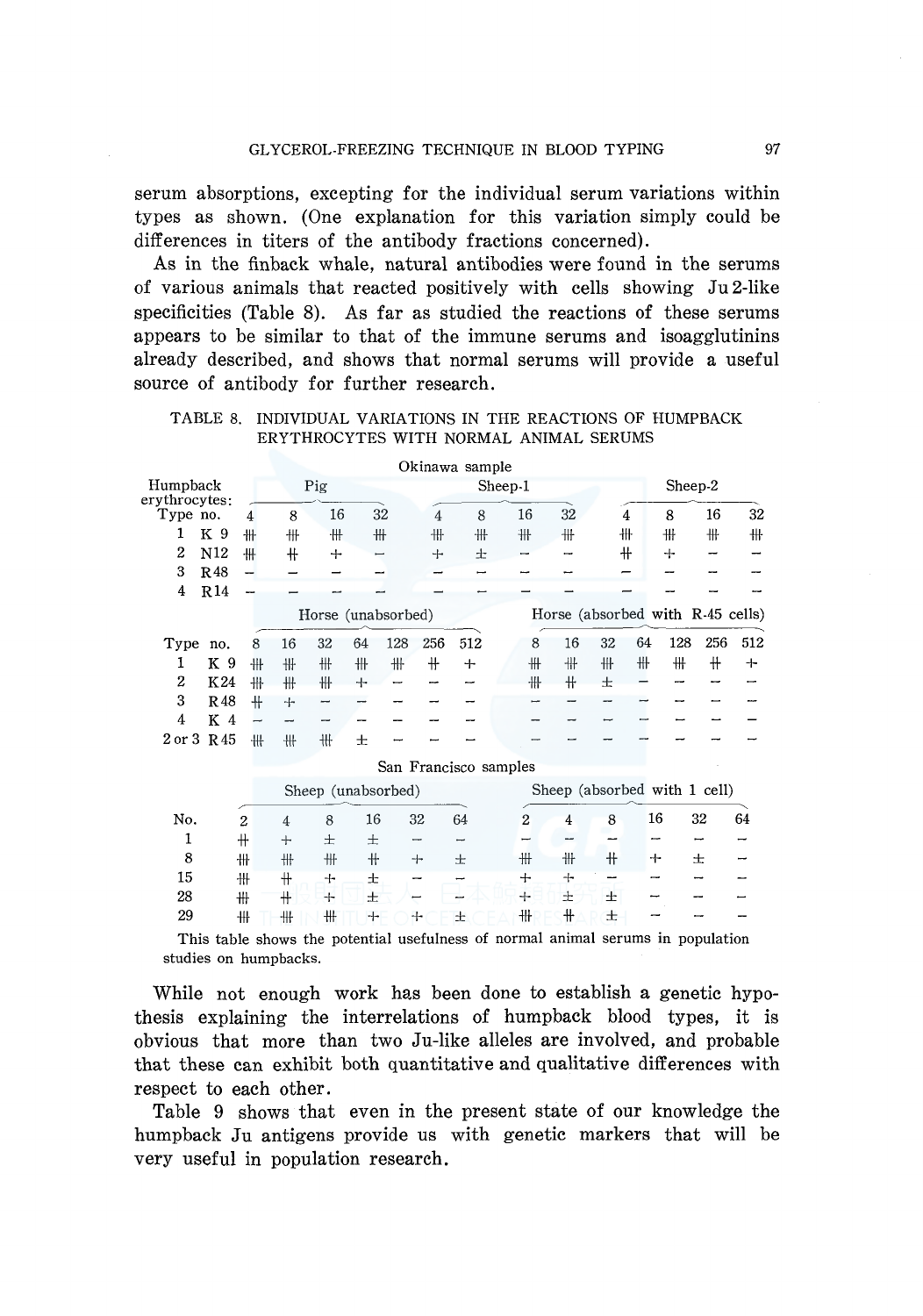### TABLE 9. THE RELATIVE FREQUENCIES OF OCCURRENCE OF DIFFERENT CELL TYPES IN THE POPULATION OF HUMPBACK SAMPLES FROM OKINAWA

|                                  | Tvpe |  |     |  | unclassified | not tested  | total no.  |  |
|----------------------------------|------|--|-----|--|--------------|-------------|------------|--|
|                                  |      |  |     |  |              | (hemolysed) | of samples |  |
| No. of samples }<br>of each type |      |  | 4 7 |  |              | 5           | 105        |  |

### TABLE 10. SUMMARY OF TEMPORARY CLASSIFICATION OF HUMPBACK BLOOD TYPES AS DETERMINED BY FINBACK JU SPECIFICITIES

|                          |  | Type of test cells: |    |    |  |  |
|--------------------------|--|---------------------|----|----|--|--|
|                          |  |                     |    |    |  |  |
|                          |  | -                   |    |    |  |  |
| Type of absorbing cells: |  |                     | -- | -  |  |  |
|                          |  |                     |    | -- |  |  |
|                          |  | --                  | ∸  |    |  |  |
|                          |  |                     |    |    |  |  |

### *Additional species.*

Two samples of sperm whale *(Physeter catodon)* blood from San Francisco, and one of the True's Porpoise *(Phocaena dallii truei)* from northern Japan have been collected and successfully recovered. Studies on the preservation of fur seal *(Callorhinus ursinus)* blood also are proving successful. Recently Suzuki et al. (1958) have reported successful use of the glycerol-freezing technique in the investigation of antigenic differences in tunas. They have evidence, from cells collected in this manner, that shows population differences between the blood types of albacore from the Pacific and Indian Oceans.

### DISCUSSION AND SUMMARY

The above survey shows that it is possible to adapt on a large scale the glycerol-freezing method of erythrocyte preservation as an aid in whale blood type studies. The method is simple and well suited to the rough conditions of field collection, providing refrigeration and freezing equipment is available, and reasonable care is taken by the collector. While the technique has proven adequate in its present form, further research is desirable in order to control hemolysis, determine optimum sample size, examine the effectiveness of ethylene glycol and related compounds etc. (cf. Strumia et al., 1958; Stone, 1957). Attention is called in this regard to the facts that some species of fish vary with respect to the relative fragility of their erythrocytes (Cushing, Ridgway, Suzuki, unpublished data), that marine teleosts are variable with respect to the isotonicity of their blood (Green, 1953) and that the erythrocytes of some fishes are remarkably sensitive to traces of silver ion in sodium chloride solutions (Ball, 1933).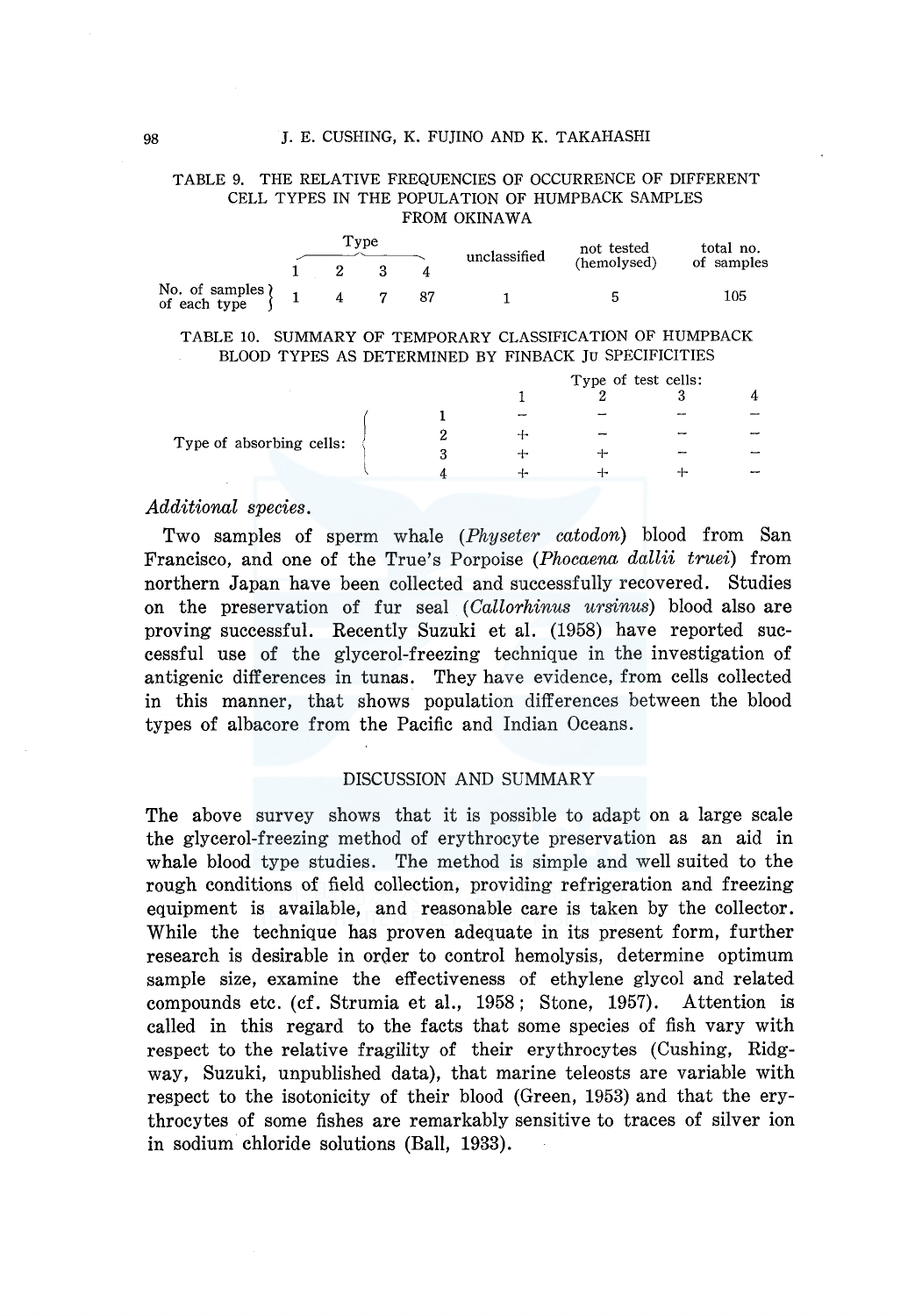The usefulness of the glycerol freezing technique is illustrated in several specific ways in the present study. These include the accumulation of additional data on the frequencies of Ju blood types in finback whales, the discovery of antigens in humpback whales that are closely related to the Ju antigens of finback whales, and the demonstration of antibodies in the serums of various domestic animals that are highly specific for the Ju2 type antigens in both whale species.

### ACKNOWLEDGEMENTS

The authors acknowledge with thanks the arrangements made by Dr. H. Omura (Director, The Whales Research Institute) and Prof. Y. Suyehiro (Chief, Dept. of Fisheries, Faculty of Agriculture, Tokyo University) that made this cooperative research possible.

The assistance of Miss Nora Plecha and Mr. Gary Archer, University of California, Santa Barbara, is also gratefully acknowledged, as is that of the persons whose help is specifically referred to in the text.

### REFERENCES

- BALL, E. G. (1933). Hemolytic action of silver occurring as an impurity in chemically pure sodium chloride. *Biol. Bull.,* 64: 277-88.
- CUSHING, J. E. (1956). Observations on serology of tuna\_ *U.S. Dept. Interior, Fish and Wildlife Serv., Sp. Sci. Rept. Fish.,* no. 183: 1-14.

CUSHING, J. E., RIDGWAY, G. J. & DURALL, G. L. (1957). The preservation of intact erythrocytes of marine vertebrates for blood group research. *Biol. Bull.,* 113 (2): 343-4.

CUSHING, J. E., RIDGWAY, G. J. & SUZUKI, A. Unpublished data.

- FUJINO, K. (1953). On the Serological Constitution of the Sei-, Fin-, Blue- and Humpback-Whales (1). *Sci. Rep. Whales Res. Inst.,* no. 8: 103-24.
- (1956). On the Serological Constitution of the Fin Whales II. Further Studies on Blood Groups. *Sci. Rep. Whales Res. Inst.,* no. 11: 85-98.

(1958). On the Serological Constitution of Fin Whale III. Human B Blood Group Substances in Erythrocytes and Some Notes on Anti-fin Ju Specific Antibodies. *Sci. Rep. Whales Res. Inst.,* no. 13: 171-84.

FUJINO, K. & CUSHING, J. E. (1959). Blood Typing of Dried Whale Erythrocytes with J131 Labelled Antibody. *Sci. Rep. Whales Res. Inst.,* no. 14: 101-106.

GREEN, J. & HOFFMAN, J. F. (1953). A study of isotonic solutions for the erythrocytes of some marine teleosts and elasmobranchs. *Biol. Bull.,* 105: 289-295.

KABAT, E. A. (1956). *Blood group substanaes.* New York, Academic Press Inc., 330 p.

- MOURANT, A. E. (1954). *The distribution of the human blood groups.,* C. C. Thomas Pub!., 438 p.
- RIDGWAY, G. J., CUSHING, J. E. & DURALL, G. L. (1958). Serological differentiation of populations of sockeye salmon, *Onaorhynchus nerka. U. S. Dept. Interior, Fish and Wildlife Serv., Sp. Sci. Rept., Fish.,* no. 257: 1-9.
- SRB, A. M. & OWEN, R. D. (1952). *General Genetias.* San Francisco, California, W. H. Freeman and Co., 561 p.